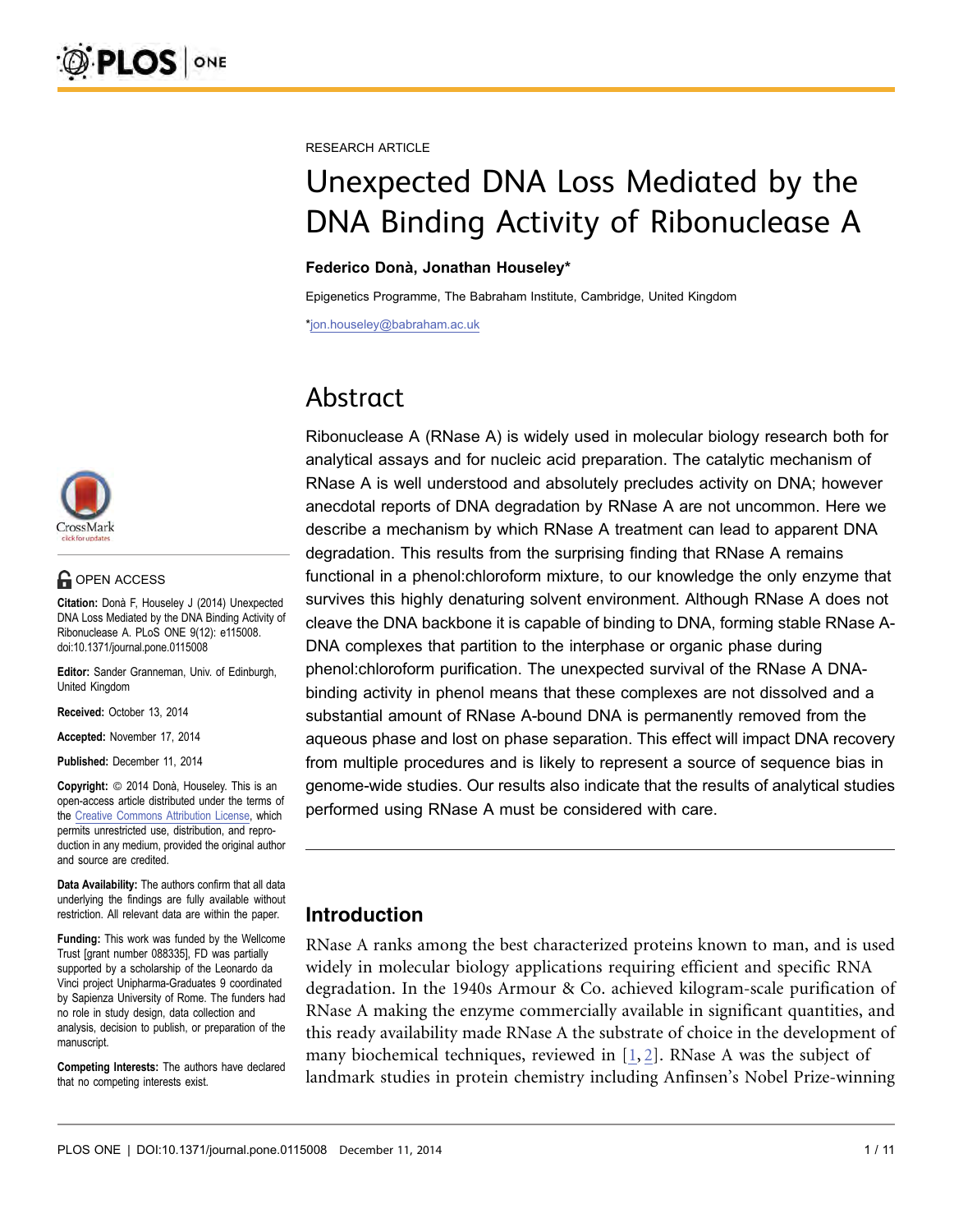demonstration that the necessary information for protein folding is contained in the primary sequence [\[3\],](#page-9-0) and was the first active enzyme prepared by total chemical synthesis [\[4,](#page-9-0) [5\]](#page-9-0). In structural biology RNase A was of no less importance, being the third enzyme structure solved by crystallography and the first solved by NMR, as well as providing the model substrate on which methods for studying protein folding were developed [\[6–9\].](#page-9-0)

RNase A was the first enzyme for which the correct catalytic mechanism was deduced [\[10\].](#page-9-0) RNA cleavage by RNase A is a two-step process, reviewed extensively in  $[11]$ : firstly the enzyme catalyses the nucleophilic attack of the 2' oxygen on the phosphate backbone, forming a  $2'-3'$  cyclic phosphate and cleaving the chain. In the second step, the cyclic phosphate is hydrolysed to yield a  $3'$ phosphate  $2'$ -hydroxy product. The requirement for the  $2'$  oxygen in the first step of the mechanism explains the absolute specificity of the enzyme for RNA, a property which is invaluable during DNA purification [\[12\].](#page-9-0)

Here we demonstrate that despite this wealth of understanding, RNase A can act unpredictably, producing unexpected and misleading results during routine RNA analysis. We noted these effects while studying mouse pericentromeric noncoding RNAs; all mouse centromeres (except Y) are composed of minor satellite repeats flanked by extensive arrays of pericentromeric major satellites, and transcripts emanating from minor [\[13–15\]](#page-9-0) and major [\[14,](#page-9-0) [16–](#page-9-0)[19](#page-10-0)[\]](#page-9-0) satellites have been reported. Major satellite transcripts appear to be processed by Dicer [\[14,](#page-9-0) [20–](#page-9-0) [22](#page-10-0)[\]](#page-9-0) and are implicated in centromere function and heterochromatin formation [\[16,](#page-9-0) [23,](#page-10-0) [24](#page-10-0)[\]](#page-9-0). We find that despite apparent RNase A susceptibility, some major satellite species detected by northern blotting in fact emanate from DNA, and that RNase A has a general ability to remove DNA from samples during purification steps.

#### **Results**

To better characterize mouse pericentromeric transcripts, we probed northern blots of NIH/3T3 total RNA for major satellite sequences and observed a robust and reproducible signal from species of heterogeneous length [\(Fig. 1A](#page-2-0)). To ensure that this signal represented RNA rather than contaminating genomic DNA, we digested samples with RNase A and observed that the signal completely disappeared as expected ([Fig. 1A](#page-2-0)). In [Fig. 1A](#page-2-0) and later figures, samples were incubated without or with RNase A in water for 30 minutes at 37˚ followed by phenol:chloroform extraction, ethanol precipitation and glyoxylation prior to electrophoresis. NIH/3T3 total RNA analyzed directly on glyoxal gels was indistinguishable from [Fig. 1A](#page-2-0) lane 1.

However, other nuclease digestion experiments yielded confusing results. RNase A or RNase I acting in a mutually compatible buffer significantly reduced the major satellite signal but only by  $\sim$  50% (compare [Fig. 1A](#page-2-0) lane 1–2 to [Fig. 1B](#page-2-0) lanes 1–3), the only difference in RNase A treatment conditions between these experiments being buffer composition. Furthermore, RNase T1-treated samples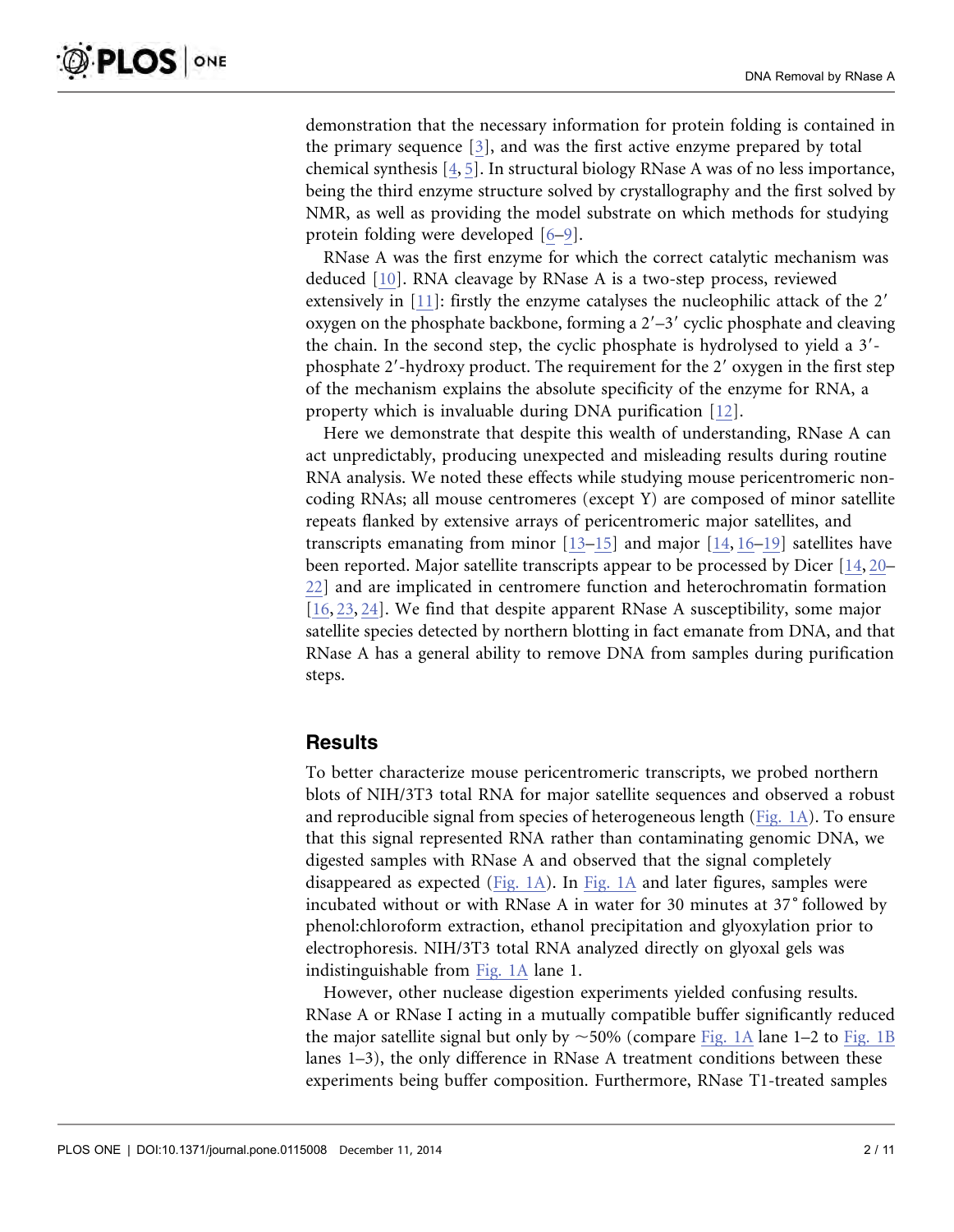<span id="page-2-0"></span>

Fig. 1. RNase and DNase analysis of major satellite species. Total RNA from NIH/3T3 cells was treated with indicated enzymes for 30 min at 37˚, phenol:chloroform extracted, ethanol precipitated and glyoxylated prior to electrophoresis, then blotted and probed for major satellite sequences, ethidium staining of ribosomal RNA is shown as a control. A: Samples treated in water without and with RNase A. B: Samples treated in NEBuffer 3 with indicated ribonucleases. C: Samples treated in RQ1 DNase buffer without and with DNase I. For quantification, error bars represent  $\pm 1$  s.d., y-axes in arbitrary units, p values calculated using a one-way ANOVA ( $n=4$ ) for B and Student's *t*-test ( $n=3$ ) for C.

doi:10.1371/journal.pone.0115008.g001

were variable but on average the major satellite signals were not reduced compared to the control despite complete degradation of the ribosomal RNA (Fig. 1B lane 4). These results were not consistent with RNA, and we therefore performed digestions with RNase-free DNase I, resulting in a complete loss of the major satellite signal while the ribosomal RNA remained in-tact (Fig. 1C; equivalent results were obtained using DNase I from another manufacturer – data not shown). These results suggested that the major satellite signals originate from DNA that is aberrantly targeted by RNase A and RNase I.

To rule out DNase contamination in the RNase A, we prepared RNase A from a different manufacturer exactly as described [\[12\],](#page-9-0) and also obtained certified DNase-free RNase A from a third manufacturer. All three preparations efficiently removed not only the major satellite signal from total RNA but also a spike of major satellite PCR product ([Fig. 2A\)](#page-3-0). This activity was buffer-dependent as PCR-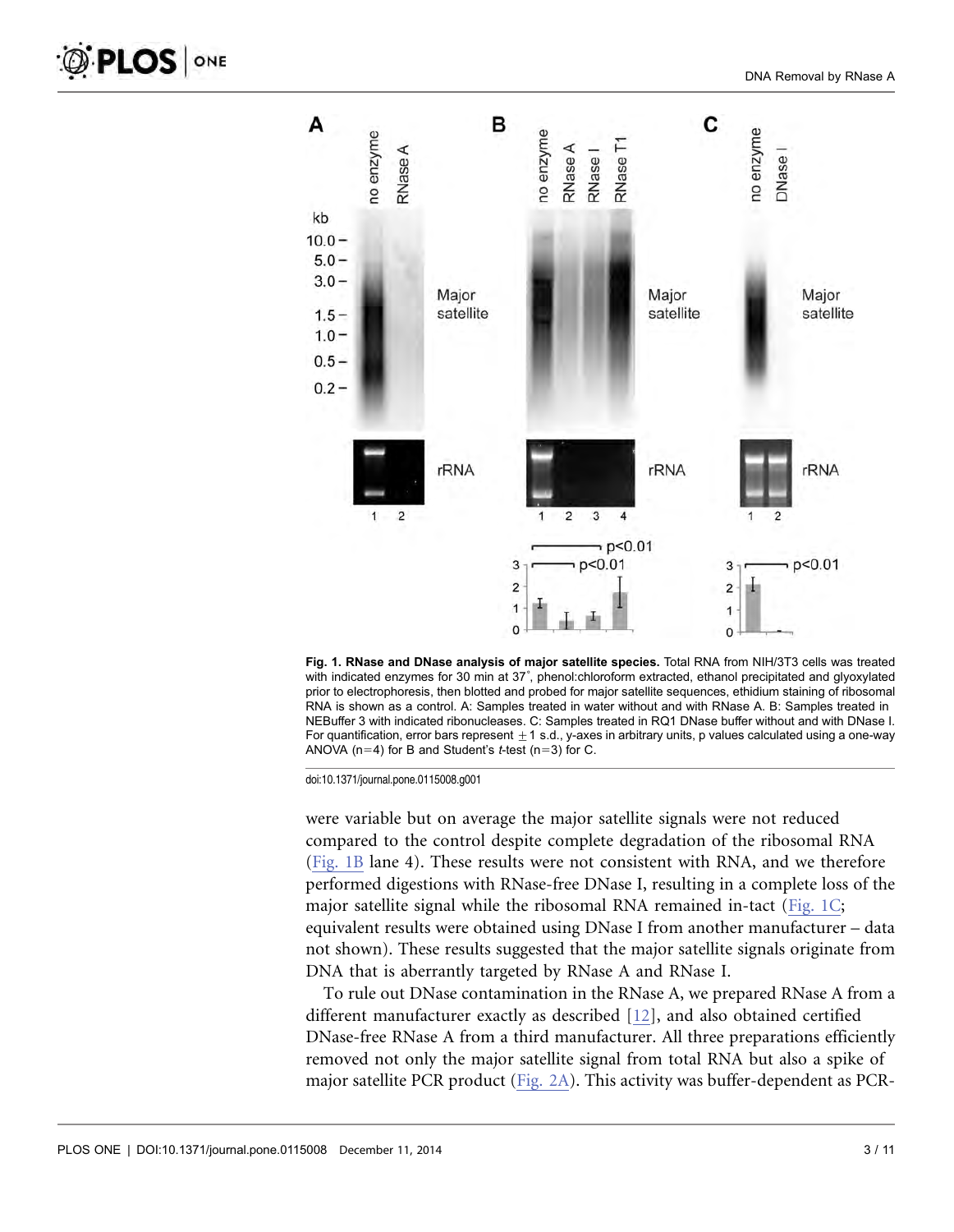<span id="page-3-0"></span>

Fig. 2. RNase A activity on DNA. A, B: 0.5 ng major satellite PCR product was mixed with 1  $\mu$ g NIH/3T3 total RNA and analysed as in Fig. 1. A: Treatment with RNase A from different manufacturers. B: Treatment with RNase A in different buffers. C: 50 ng DNA molecular weight marker was mixed with 1 µg NIH/3T3 total RNA and treated without or with RNase A, purified as in Fig. 1 and separated on a non-denaturing 1xTBE gel before blotting and probing for the molecular weight marker. D: <sup>32</sup>P-labelled 50 bp ladder mixed with 1 µg RNA was treated without or with RNase A for 30 min at 37˚, directly separated on an 8% PAGE gel and exposed to a phosphorimaging screen. For quantification, error bars represent  $\pm$  1 s.d., y-axes in arbitrary units, p values were calculated by one-way ANOVA  $(A, B)$  or Student's t-test  $(C, D)$ , n=3 in all cases.

doi:10.1371/journal.pone.0115008.g002

product removal was complete in water but only partial in PBS or DNase I buffer (Fig. 2B). These surprising results clearly demonstrate that RNase A treatment can remove major satellite DNA sequences from RNA samples.

To test the generality of this phenomenon, we asked whether RNase A could also remove DNA molecular weight marker from a sample. Indeed, 50 ng of molecular weight marker mixed with 1 µg total RNA was completely removed on RNase A treatment, showing that the effect is not a peculiarity of major satellite sequences (Fig. 2C). An unreported DNase activity of RNase A seemed unlikely, and we therefore suspected that RNase A treatment instead leads to the loss of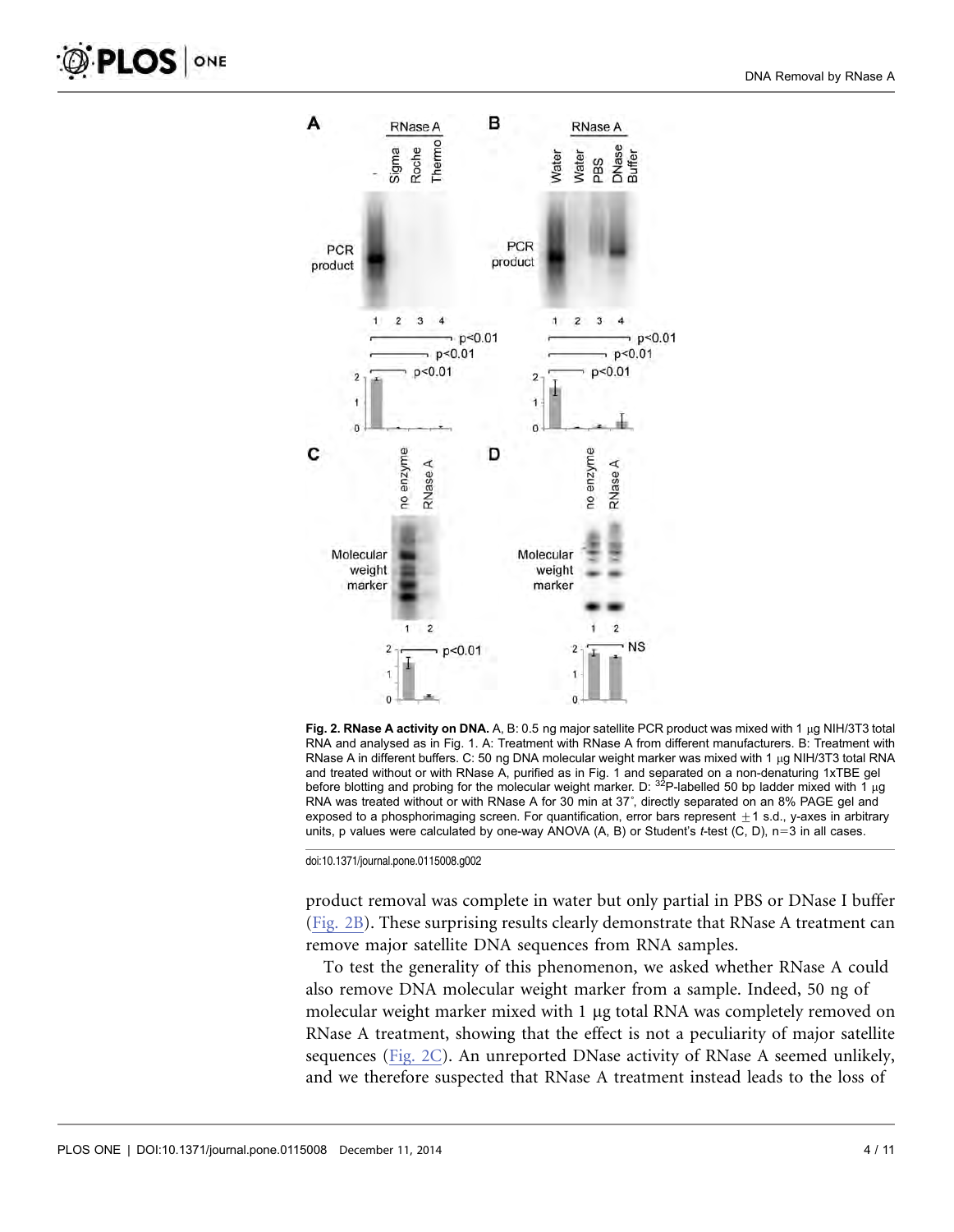DNA during purification, blotting or hybridization. To confirm that DNA is not directly degraded by RNase A in our assays, we treated a radiolabeled low molecular weight DNA marker with RNase A in the presence of RNA, and directly imaged the products after separation through a denaturing polyacrylamide gel ([Fig. 2D](#page-3-0)). As expected, there was no loss of DNA after RNase A treatment in this experiment.

RNase A does not degrade DNA but can bind to DNA [\[25\].](#page-10-0) If the formation of RNase A-DNA complexes is required for the observed DNA removal, then DNA removal should be inhibited by the presence of excess DNA. Treatment of the PCR product with RNase A in the presence of  $1 \mu$ g of DNA molecular weight marker prevented loss of major satellite signal ([Fig. 3A,](#page-5-0) quantification). However, migration of the PCR product and also the DNA molecular weight marker was clearly retarded in the RNase A-treated sample compared to the no enzyme control ([Fig. 3A](#page-5-0) lanes 3, 4), suggesting that protein-DNA complexes are indeed formed. Although the binding of RNase A to DNA is known to induce DNA gel migration defects [\[26\],](#page-10-0) this phenomenon was unexpected here as the reactions in [Fig. 3A](#page-5-0) were purified by phenol:chloroform extraction, ethanol precipitated and then glyoxylated before electrophoresis which would be expected to disrupt any protein-nucleic acid complexes.

The observed change in gel migration suggested that RNase A-DNA complexes survive these highly denaturing treatments. This raised a simple, if surprising, explanation for the removal of DNA by RNase A: if RNase A binds to a DNA molecule at sufficient stoichiometry then the DNA molecule could partition to the interphase or the phenol phase during phenol:chloroform extraction. To test this possibility, we first repeated the assays from [Fig. 3A](#page-5-0) and purified the samples by proteinase K treatment instead of phenol:chloroform extraction. This change abrogated the migration difference in the DNA molecular weight marker and largely prevented the removal of the PCR product when digested in the presence of NIH/3T3 RNA [\(Fig. 3B](#page-5-0)). Proteinase K is not particularly active under the RNA-compatible conditions used here (37˚ for 15 min), and the PCR product digested in the presence of RNA did not return to a clear band but was smeared up towards the wells, suggesting that the removal of RNase A by Proteinase K was only partial [\(Fig. 3B](#page-5-0)). Nonetheless, avoiding the phenol:chloroform step clearly reduced the loss of DNA, and the prevention of the band-shift in the molecular weight marker (compare lanes 3, 4 in [Fig. 3A, B](#page-5-0) ethidium panels) shows that this band-shift must be due to RNase A binding as no other protein is present upon which the Proteinase K could act.

To directly demonstrate that RNase A can partition DNA to the phenol phase during extraction, we generated radiolabelled major satellite PCR product and treated 5 ng of this with RNase A in the presence of  $1 \mu$ g total RNA. The reactions were phenol:chloroform extracted and part of the upper phase run directly in a non-denaturing gel, showing that the majority of the radiolabeled PCR product was removed by RNase A treatment ([Fig. 4A\)](#page-6-0). The radioactivity of the aqueous and phenol phases was then measured ([Fig. 4B\)](#page-6-0) and, consistent with our hypothesis, the radioactivity in the aqueous phase was reduced by RNase A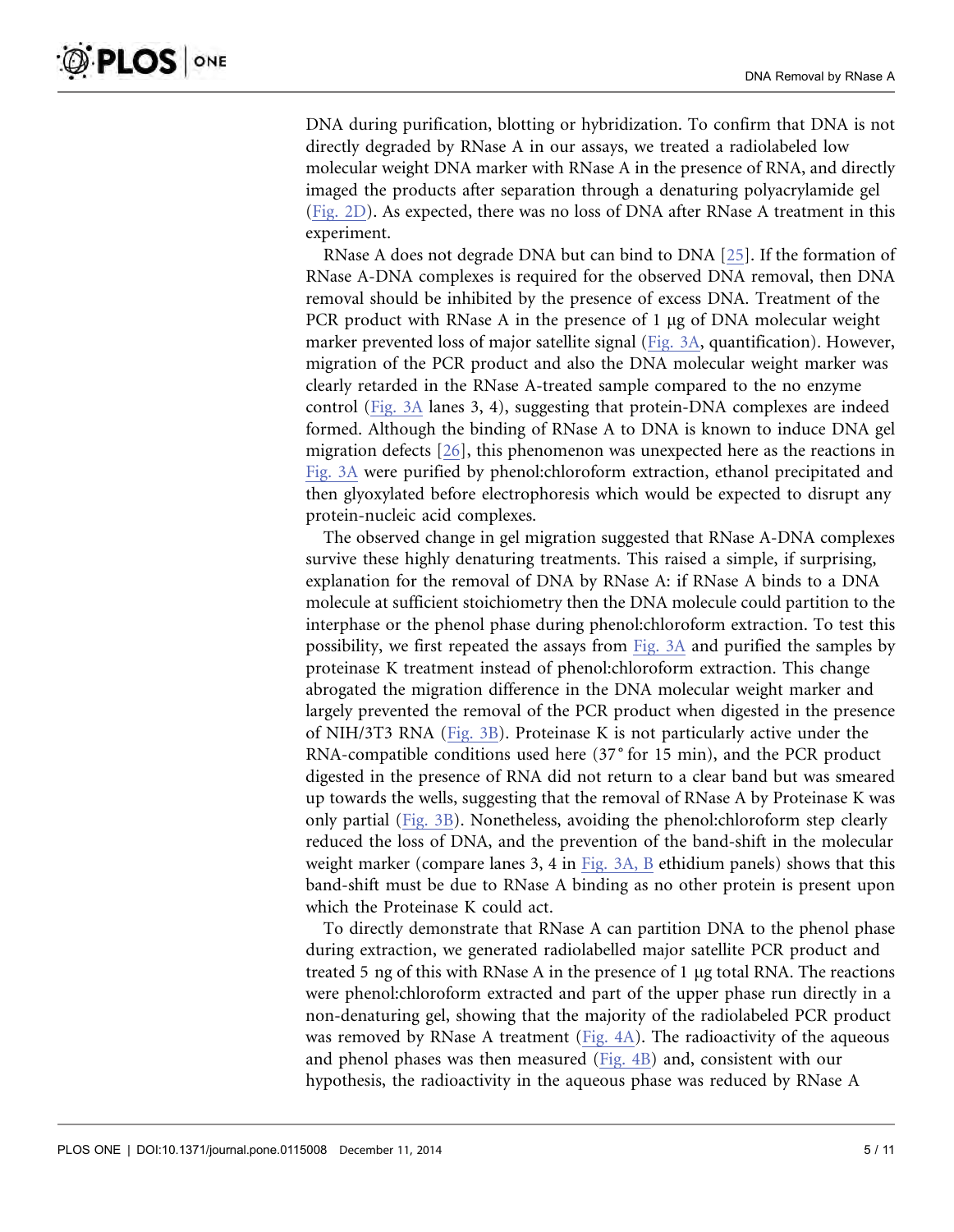<span id="page-5-0"></span>



doi:10.1371/journal.pone.0115008.g003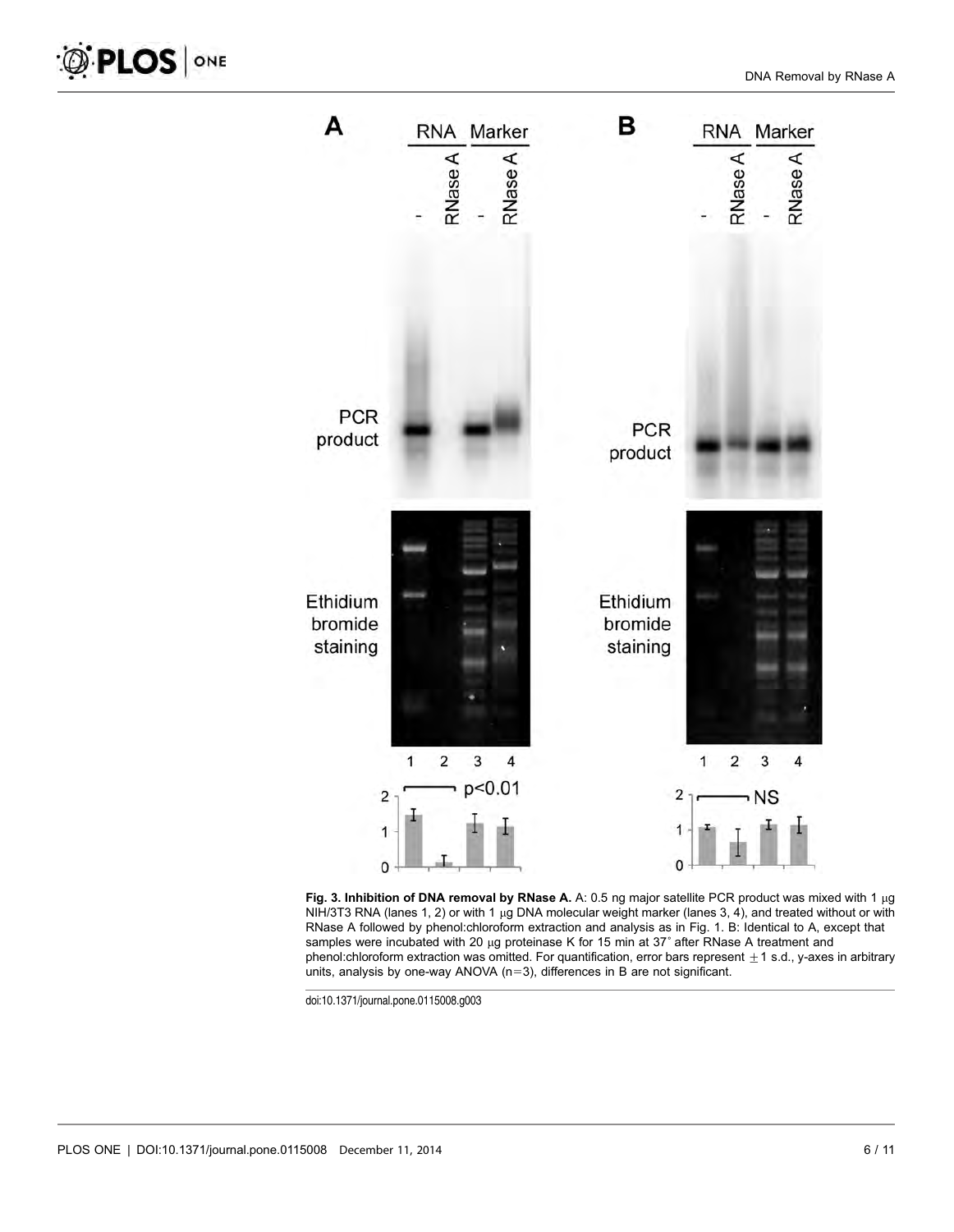<span id="page-6-0"></span>

Fig. 4. Re-partitioning of RNase-treated DNA. A, B: 5 ng <sup>32</sup>P-labelled major satellite PCR product mixed with 1 µg of NIH/3T3 RNA was incubated without or with RNase A for 30 min at 37°. Reactions were then diluted to 100  $\mu$ l with water and extracted with 100  $\mu$ l phenol:chloroform. A: 10  $\mu$ l of the aqueous phase was analysed by electrophoresis in a non-denaturing 1xTBE gel which was dried and exposed to a phosphorimaging screen. B: Radioactivity present in the aqueous and phenol phases quantitated using a Geiger counter. C: DNA loss after RNase A treatment with phenol:chloroform extraction at pH 7 or pH 8. D: Activity of RNase A in phenol:chloroform. 1  $\mu$  1 mg/ml RNase A was added to 100  $\mu$  phenol:chloroform and vortexed. 1 µ 1 mg/ml NIH/3T3 RNA was added, vortexed and reactions incubated at 37° for 30 min, followed by extraction with 100  $\mu$ l water, precipitation and gel electrophoresis. For quantification, error bars represent  $\pm$ 1 s.d, y-axes in arbitrary units for A, D or Bequerels in B, analysis by Student's t-test, n=3.

doi:10.1371/journal.pone.0115008.g004

treatment while the radioactivity in the phenol phase dramatically increased. This clearly demonstrates that RNase A can mediate the partitioning of DNA to the interphase or the phenol phase during extraction, explaining the ability of RNase A to remove DNA during extraction.

Partitioning of DNA to the interphase during phenol:chloroform extraction is pH dependent and all these experiments were performed at pH 7, a pH that is appropriate for RNA and small DNA fragments. However, phenol:chloroform extraction for genomic DNA is more routinely performed at pH 8. To ensure that our observations were not simply due to pH, we tested extraction with phenol:chloroform pH 7 and pH 8; complete loss of major satellite PCR product in RNase A treated samples was observed in both cases (Fig. 4C).

The clear retention of the DNA binding activity by RNase A in phenol:chloroform lead us to ask whether the enzyme also remains active. To test this, we added RNase A to phenol:chloroform, vortexed to ensure that the RNase A dissolved into the phenol phase, then added 1  $\mu$ g RNA. This mixture (RNase A and RNA in 98% water-saturated phenol:chloroform) was incubated at 37˚before extraction with water to separate the RNA. Analysis by gel electrophoresis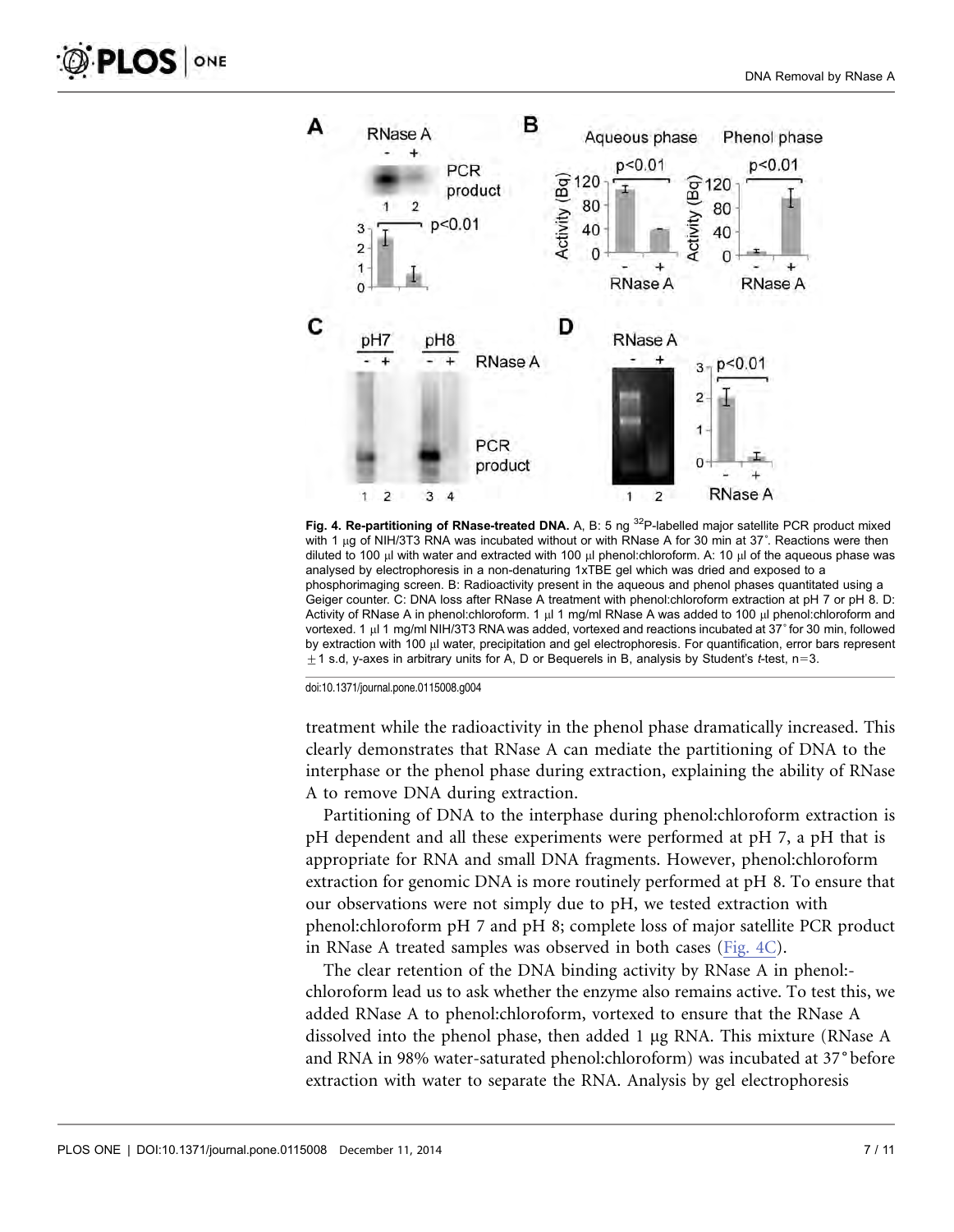demonstrated that the RNase A successfully degraded the RNA in a reaction mixture almost entirely composed of phenol:chloroform ([Fig. 4D](#page-6-0)).

## **Discussion**

The DNA binding activity of RNase A has been carefully studied if widely forgotten [\[25,](#page-10-0) [27\]](#page-10-0), however our results show that this activity is more tenacious than previously believed. We find that DNA-RNase A complexes are maintained in the presence of 1:1 phenol:chloroform, generally thought sufficiently denaturing to dissolve any protein-nucleic acid complex. RNase A is exceptionally stable and early purification methods relied on the resistance of the enzyme to boiling or extraction with sulfuric acid [\[28,](#page-10-0) [29\];](#page-10-0) however, this stability does not stem from the maintenance of protein structure under harsh conditions but rather from the ability of the protein to refold back to the active conformation after denaturation. Therefore the survival of the DNA-RNase A complex in phenol:chloroform was unexpected, but not only does the general structure survive we were actually able to observe the activity of RNase A directly in a water saturated phenol:chloroform solution. This demonstrates that although RNase A is solubilized by phenol, it is not denatured.

The resistance of RNase A to phenol:chloroform has untoward consequences in molecular biology applications. Some RNase A-treated DNA molecules are retarded in agarose gels, which alters their apparent molecular weight [\[26\]](#page-10-0), while others are completely lost though partition to the interphase or phenol phase during phenol:chloroform extraction. Which of these effects is observed in any particular situation will be determined by the stoichiometry of RNase A to DNA; [\[25\]](#page-10-0) in most experiments presented here the concentration of DNA was low compared to RNase A, allowing many RNase A molecules to bind per DNA molecule and resulting in complexes that act more like proteins and partition to the phenol phase or interphase. However, in [Fig. 3A,](#page-5-0) 2000x more DNA was used (1  $\mu$ g instead of 0.5 ng), greatly reducing the possible RNase A to DNA ratio. The result suggests that when only a few RNase A molecules bind to DNA, the complexes act more like naked DNA and partition to the aqueous phase allowing recovery of DNA but with RNase A still attached, causing the observed band-shift in [Fig. 3A](#page-5-0). It is worth noting that this effect is also strongly influenced by the reaction buffer – the binding of DNA by RNase A decreases with increasing salt concentration [\[25\]](#page-10-0), consistent with our initial observations using RNase A in water or buffer in [Fig. 1A, B.](#page-2-0) Importantly, the quantity of DNA that can be lost during phenol extraction is not small;  $1 \mu$ g of RNase A efficiently removed 50 ng of DNA molecular weight marker in our hands, and commercial solutions of DNase-free RNase A sold for DNA purification range from 5–40 mg/ml; adding a few microliters of such an enzyme during DNA purification prior to phenol extraction would be predicted to remove upwards of a microgram of DNA depending on the protocol.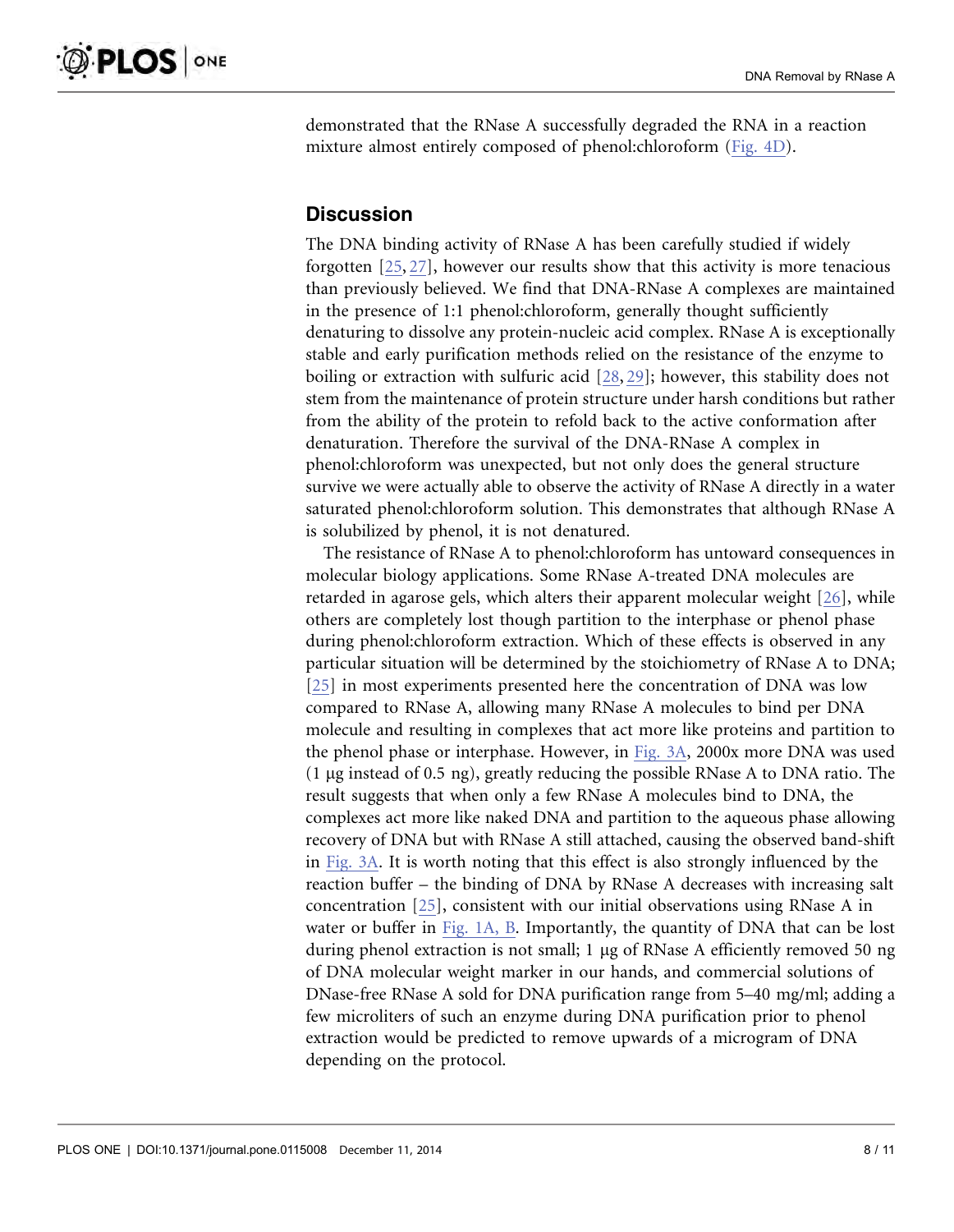Of course, some loss of DNA is often acceptable for downstream applications but only if this loss does not introduce bias into the sample. It is currently unclear whether RNase A could preferentially partition DNA to the phenol phase depending on sequence, but this is likely to be the case. RNase A binds more efficiently to single than double stranded DNA and 'fixes' single stranded regions that form through breathing of duplex DNA; this is the basis of the known activity of RNase A as a DNA melting protein [\[25,](#page-10-0) [27\].](#page-10-0) Given that breathing of DNA duplexes is dependent on AT content, it is very likely that RNase A would bind more strongly to AT-rich sequences.

Overall, our data suggests that care is required during routine treatment of DNA samples with RNase A, and that a proteinase K step and/or high salt should always be employed to remove the enzyme prior to phenol chloroform extraction.

# Materials and Methods

NIH/3T3 cells were cultured at 37°C, 5%  $CO<sub>2</sub>$  in DMEM (Sigma) with 10% calf serum. RNA was extracted using 1 ml TRI Reagent (Sigma) per 10 cm<sup>2</sup> culture dish according to manufacturer's instructions after washing cells twice with PBS. Major satellite PCR product was amplified using Taq polymerase (NEB) and primers T7 and T3 from pCR4-Maj9-2 [\[30\]](#page-10-0), digested with EcoRI and gel purified using a QIAQuick column (QIAGEN).

RNase A (Sigma R4875) for most experiments was dissolved at 20 mg/ml and boiled for 15 min before dilution to a 1 mg/ml stock solution in Tris pH 7.5 and 50% glycerol. RNase A (Roche 10109142001) was dissolved at 10 mg/ml in 10 mM sodium acetate pH 5.2, boiled for 15 min then neutralised by addition of Tris pH 7.4 to 0.1 M  $[12]$  then diluted to a 1 mg/ml stock, 10 mg/ml DNase-free RNase (Thermo EN0531) was used as provided (0.1  $\mu$ l per reaction). 50 U/ $\mu$ l RNase  $I_f$  (NEB M0243S) and 1 kU/µl RNase T1 (Thermo EN0541) were used in NEBuffer 3 [\(Fig. 1C\)](#page-2-0), 1 U/µl DNase I (Thermo EN0521) was used in RQ1 buffer (Promega). 1  $\mu$ l 20 mg/ml Proteinase K (Roche 3115801) was added to specified reactions.

Enzymatic reactions were performed on 1 µg NIH/3T3 total RNA, 2-log ladder (NEB N3200S) and/or 0.5 ng purified PCR product in 10  $\mu$ l volumes containing 1 ml enzyme for 30 min at 37˚. Reactions were diluted to 100 ml with water and extracted with 100 µl phenol:chloroform pH 7 (Sigma P3803), followed by ethanol precipitation in the presence of 0.3 M NaOAc pH 5.2 and glycogen. Samples were glyoxylated and separated as described on 1.2% gels [\[12\],](#page-9-0) transferred onto HyBond N+ membrane and probed with random primed major satellite PCR product in UltraHyb Oligo (Life Technologies) at 42˚, then washed twice at 42˚ with 2x SSC 0.5% SDS.

To generate <sup>32</sup>P- labelled PCR product, major satellite sequences were amplified from pCR4-Maj9-2 as above using Phire polymerase (Thermo) in a normal PCR reaction spiked with 2  $\mu$ l  $\alpha$ <sup>-32</sup>P dCTP and cleaned using a QIAQuick column (QIAGEN). Product fractionation into individual phases was quantified using a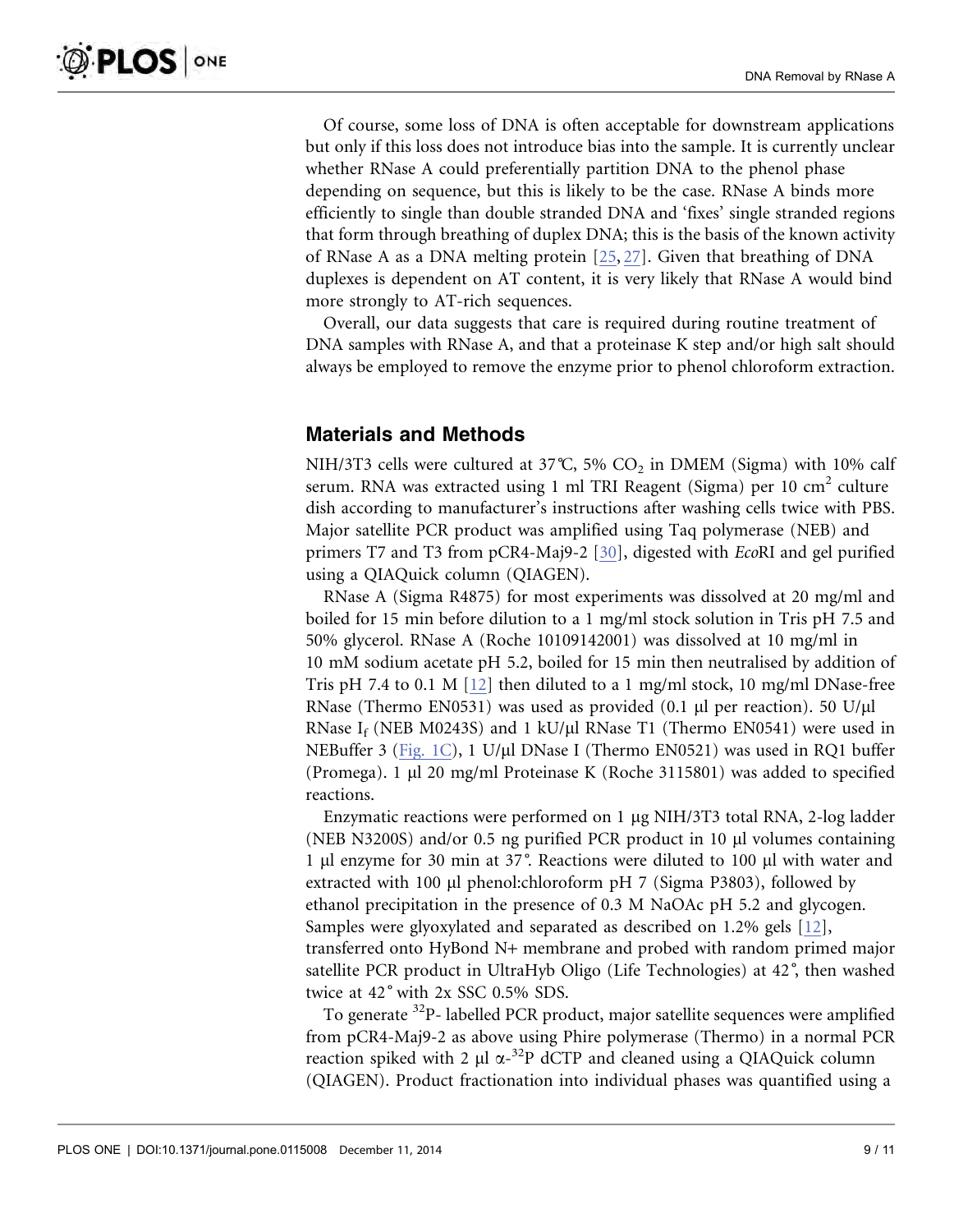<span id="page-9-0"></span>hand-held Geiger counter (Mini Series 900 Mini-monitor) by briefly vortexing the sample and placing directly against the detector, counts per second readings were converted to Bq on the assumption that at this distance approximately half the emitted  $\beta$ -particles would be detected.

#### Acknowledgments

We would like to thank Peter Rugg-Gunn and Myriam Hemberger for critical reading of this manuscript.

### Author Contributions

Conceived and designed the experiments: FD JH. Performed the experiments: FD. Analyzed the data: FD JH. Contributed to the writing of the manuscript: JH.

### **References**

- 1. Moore S, Stein WH (1973) Chemical structures of pancreatic ribonuclease and deoxyribonuclease. Science 180: 458–464.
- 2. Richards FM (1972) The 1972 nobel prize for chemistry. Science 178: 492–493.
- 3. Anfinsen CB (1973) Principles that govern the folding of protein chains. Science 181: 223–230.
- 4. Hirschmann R, Nutt RF, Veber DF, Vitali RA, Varga SL, et al. (1969) Studies on the total synthesis of an enzyme. V. The preparation of enzymatically active material. J Am Chem Soc 91: 507–508.
- 5. Gutte B, Merrifield RB (1969) The total synthesis of an enzyme with ribonuclease A activity. J Am Chem Soc 91: 501–502.
- 6. Wyckoff HW, Hardman KD, Allewell NM, Inagami T, Johnson LN, et al. (1967) The structure of ribonuclease-S at 3.5 A resolution. J Biol Chem 242: 3984–3988.
- 7. Kartha G, Bello J, Harker D (1967) Tertiary structure of ribonuclease. Nature 213: 862–865.
- 8. Saunders M, Wishnia A, Kirkwood JG (1957) The Nuclear Magnetic Resonance Spectrum of Ribonuclease. J Am Chem Soc 79: 3289–3290.
- 9. Udgaonkar JB, Baldwin RL (1988) NMR evidence for an early framework intermediate on the folding pathway of ribonuclease A. Nature 335: 694–699.
- 10. Findlay D, Herries DG, Mathias AP, Rabin BR, Ross CA (1961) The active site and mechanism of action of bovine pancreatic ribonuclease. Nature 190: 781–784.
- 11. Raines RT (1998) Ribonuclease A. Chem Rev 98: 1045–1066.
- 12. Sambrook J, Russell DW (2001) Molecular cloning: a laboratory manual. Cold Spring Harbor, N.Y.: Cold Spring Harbor Laboratory Press.
- 13. Rudert F, Bronner S, Garnier JM, Dolle P (1995) Transcripts from opposite strands of gamma satellite DNA are differentially expressed during mouse development. Mamm Genome 6: 76–83.
- 14. Martens JH, O'Sullivan RJ, Braunschweig U, Opravil S, Radolf M, et al. (2005) The profile of repeatassociated histone lysine methylation states in the mouse epigenome. EMBO J 24: 800–812.
- 15. Bouzinba-Segard H, Guais A, Francastel C (2006) Accumulation of small murine minor satellite transcripts leads to impaired centromeric architecture and function. Proc Natl Acad Sci U S A 103: 8709–8714.
- 16. Probst AV, Okamoto I, Casanova M, El Marjou F, Le Baccon P, et al. (2010) A strand-specific burst in transcription of pericentric satellites is required for chromocenter formation and early mouse development. Dev Cell 19: 625–638.